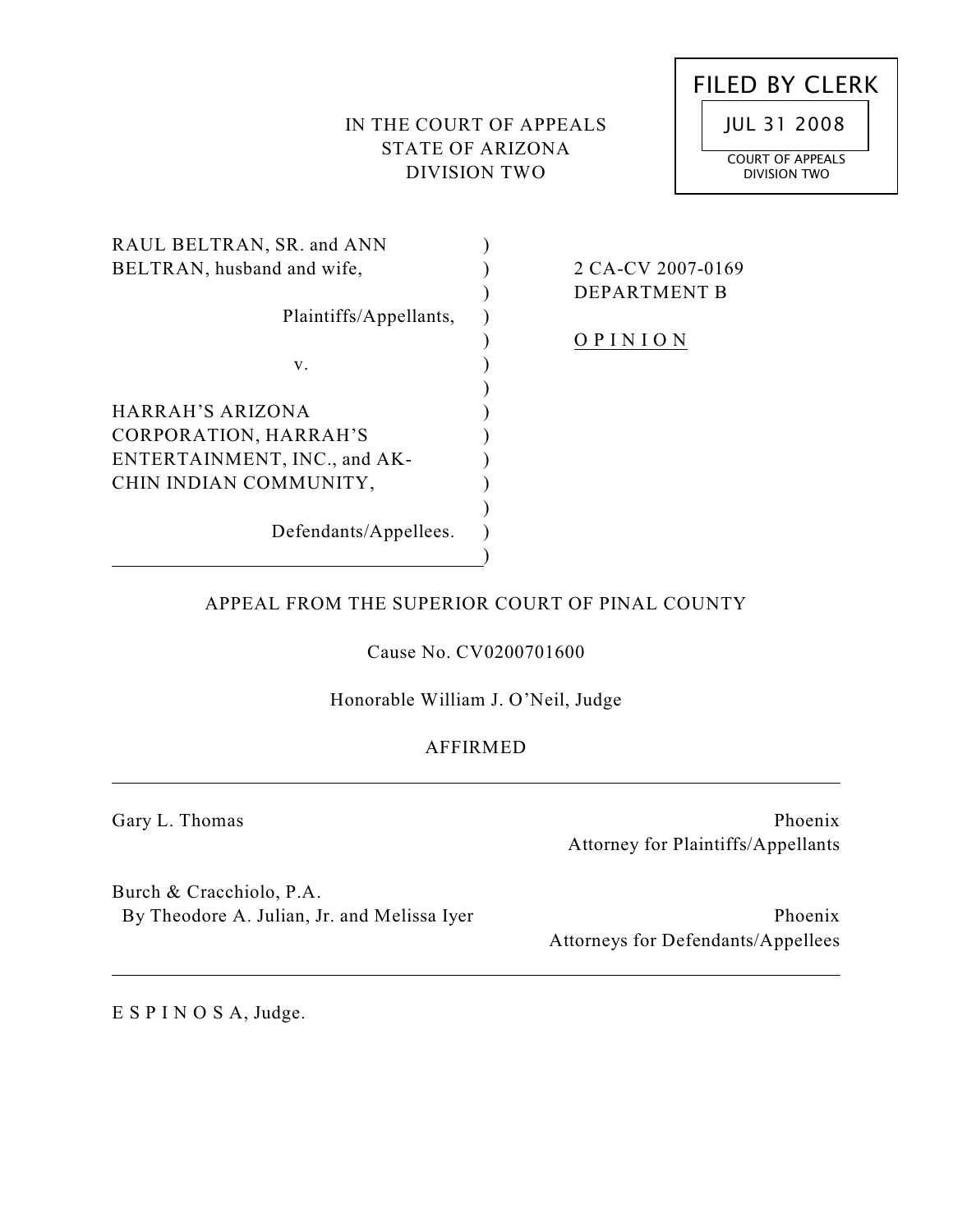$\P$ **1** Appellants Raul and Ann Beltran appeal from the trial court's dismissal of their personal injury complaint against appellees Harrah's Arizona Corporation, Harrah's Entertainment, Inc., and the Ak-Chin Indian Community.<sup>1</sup> The Beltrans contend, for several reasons, the trial court erred in finding them precluded from bringing their claim in superior court on the ground the claim had already been litigated in the Ak-Chin Indian Community tribal court. For the reasons below, we affirm.

### **Factual and Procedural Background**

**¶2** In August 2005, Raul Beltran tripped and fell inside Harrah's Ak-Chin Casino. The casino is owned and operated by the Ak-Chin Indian Community, a federally recognized Indian tribe, pursuant to a gaming compact with the State of Arizona. The casino is managed by Harrah's Arizona Corporation, a subsidiary of Harrah's Entertainment, Inc. (collectively Harrah's), under an agreement with the Community.

 $\P$ **3** In July 2006, the Beltrans filed a complaint in the Ak-Chin Indian Community Court (tribal court) against Harrah's and the Ak-Chin Indian Community Development Corporation, a nonprofit tribal entity that is unconnected to the casino.<sup>2</sup> They alleged a casino employee had negligently tripped Beltran "with her cleaning instrument" while she

<sup>&</sup>lt;sup>1</sup>The complaint also named the following defendants: Harrah's Ak-Chin; Harrah's Ak-Chin Casino; Harrah's Phoenix Ak-Chin Casino; Harrah's Phoenix Ak-Chin Casino Resort; and Harrah's Operating Company, Inc. These entities are apparently trade names of Harrah's Entertainment, Inc. but are not legal entities subject to suit.

 $2^2$ The entities listed in footnote one were also named as defendants in the Beltrans' complaint in tribal court.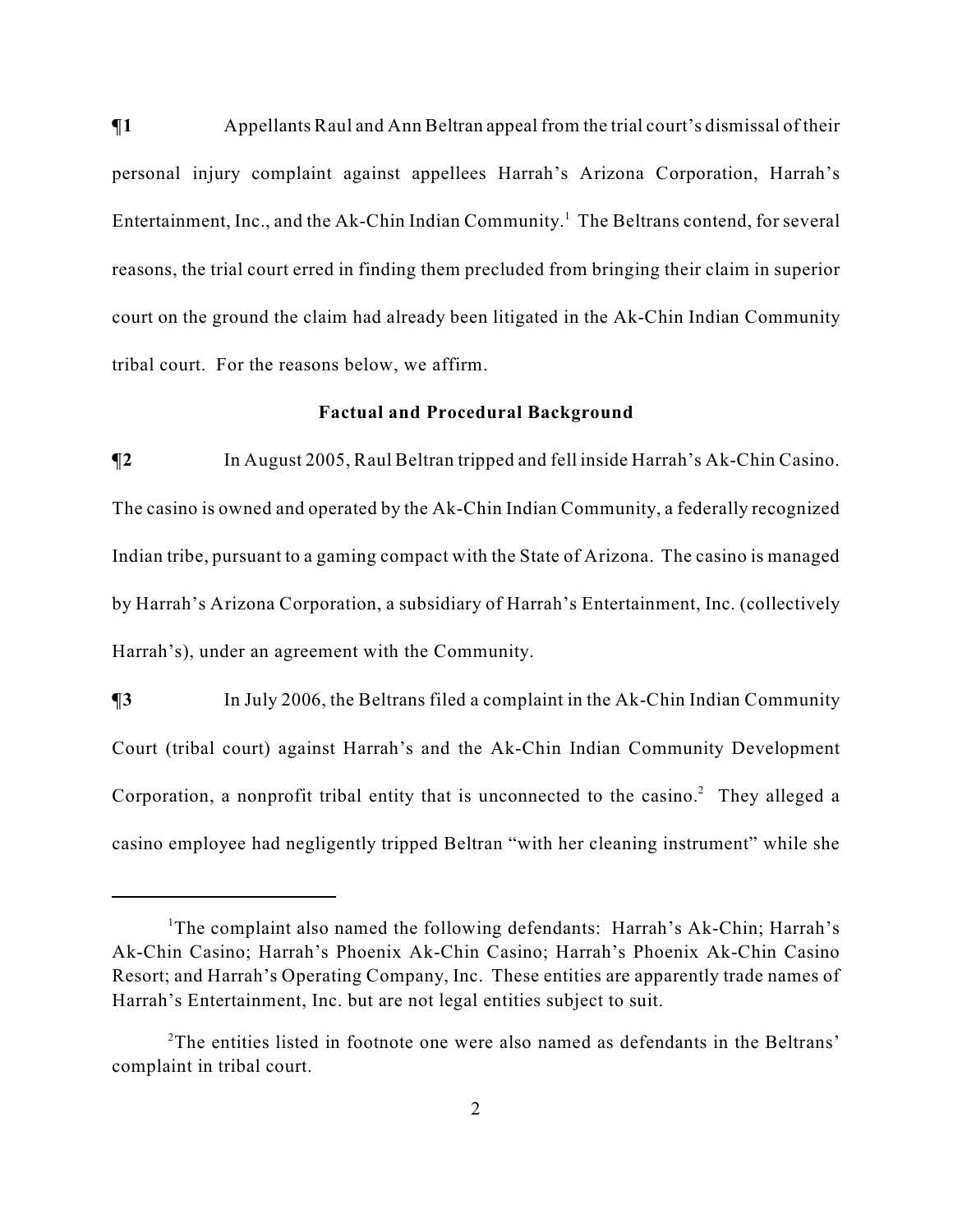was cleaning the floors and claimed the defendants were liable through the doctrine of respondeat superior. In October, the defendants filed a motion to dismiss the complaint on the ground the Community was an "indispensable party not named in the Complaint." After a hearing on that motion, the Beltrans moved to amend their complaint to add the Community as a defendant. The defendants opposed the motion, arguing the one-year statute of limitations for claims against the Community, as set forth in the Ak-Chin Civil Code, had expired.

**¶4** In June 2007, the tribal court ruled on both motions and found: the Community, "as the entity having the 'sole proprietary interest' in the casino," was an indispensable party to the litigation; the Beltrans had consciously decided not to name the Community as a defendant in their original complaint because of "doubts [about] whether the Community could be reached due to sovereign immunity issues"; the amended complaint, therefore, did not relate back to the date of the original complaint; and the statute of limitations for claims against the Community had expired. It then dismissed the complaint for failure to join the Community as an indispensable party and entered judgment. The Beltrans appealed the dismissal to the Southwest Intertribal Court of Appeals (SWITCA), which dismissed their appeal for failure to "meet the minimum requirements of filing an appeal" as set out in Rule 11 of the SWITCA Rules of Appeals. The Beltrans moved to vacate the dismissal of their appeal, and that motion apparently is still pending.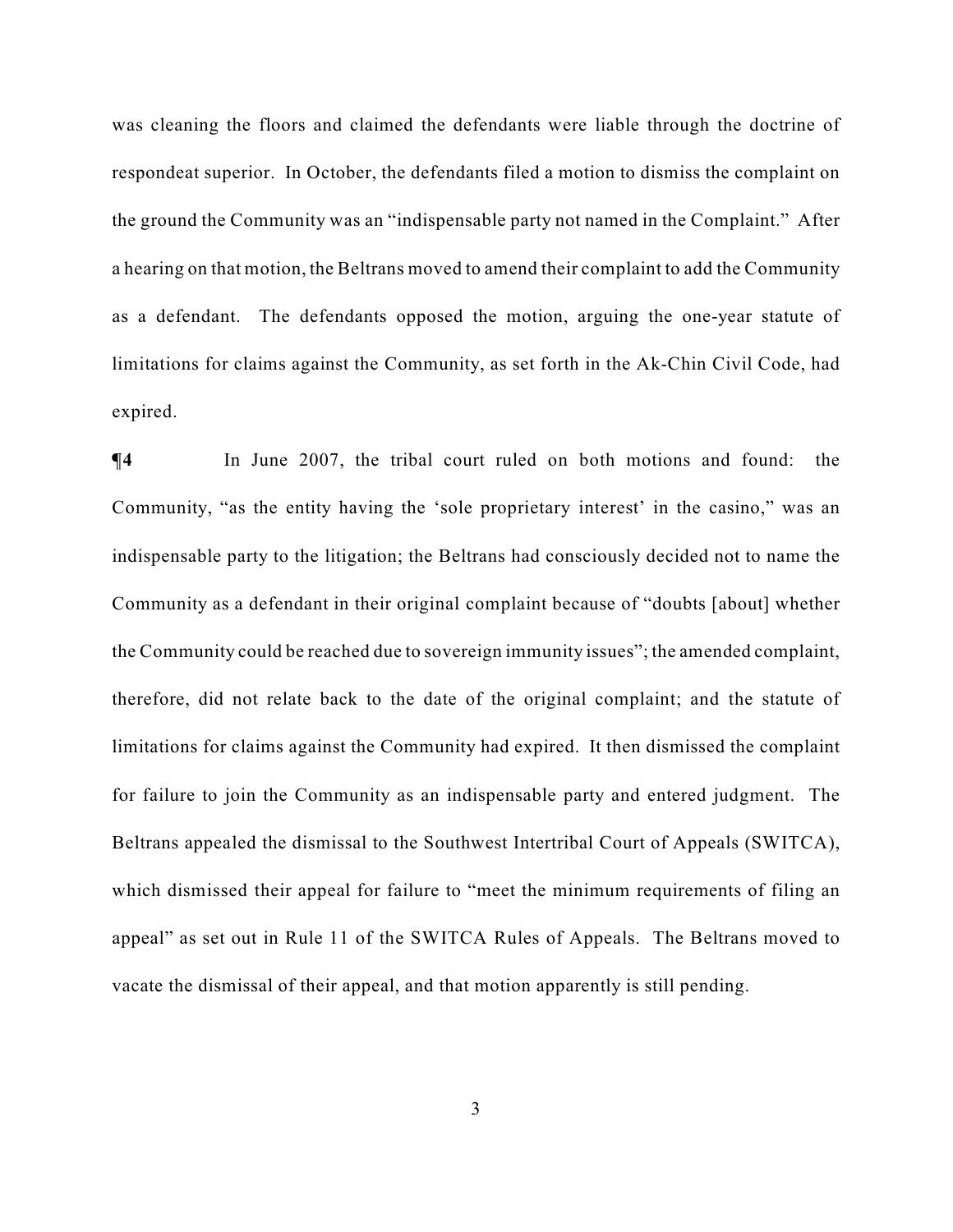$\P$ **5** In August 2007, the Beltrans filed a complaint in Pinal County Superior Court that was identical to the one they had filed in tribal court except it added the Community as a defendant and included a claim for failure to properly train and supervise. The defendants moved to dismiss the complaint on the grounds the claims were barred by res judicata and collateral estoppel and the Community was an indispensable party that could not be sued in superior court due to its sovereign immunity. The superior court granted the motion, stating: "Plaintiff elected to file his litigation in the Ak-Chin Community Court. Having elected to seek his remedy there, he is collaterally estopped from re-litigating the issue in this Court." The Beltrans now appeal from that decision.

## **Recognition of Tribal Court Judgment**

### **A. Rules of Procedure**

 $\P$ **6** The Beltrans first argue the trial court erred in recognizing the tribal court judgment for any purpose "in the first place" because it had not been filed with the superior court pursuant to the Arizona Rules of Procedure for the Recognition of Tribal Court Civil Judgments. The trial court rejected that argument below, stating: "Those rules do not require the registering with this Court of the [tribal court] judgment entered against Plaintiffs in order to preclude the filing of such litigation [in the superior court]." The Beltrans contend the trial court improperly failed to apply those rules, a ruling we review de novo. *See Manuel M. v. Ariz. Dep't of Econ. Sec.*, 218 Ariz. 205, ¶ 18, 181 P.3d 1126, 1131-32 (App. 2008).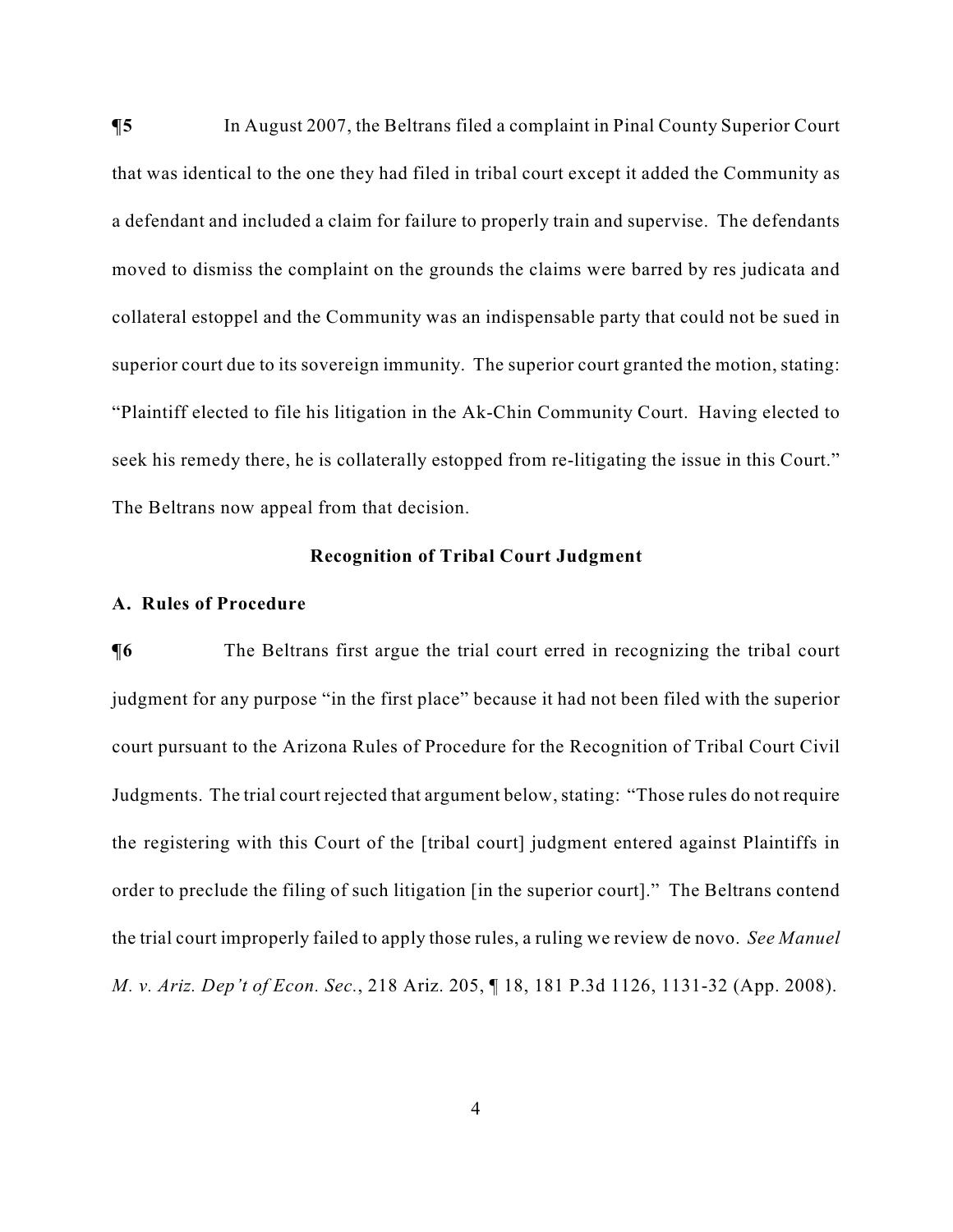**¶7** The Rules of Procedure for the Recognition of Tribal Court Civil Judgments were adopted by our Supreme Court in 2000 to "govern the procedures for recognition and enforcement by the superior courts of the State of Arizona of trial court civil judgments of any federally recognized Indian tribe." Ariz. R. P. Tribal Ct. Civ. Judgment 1. Prior to 2000, a tribal court judgment would normally be recognized and enforced by Arizona courts only after it had been domesticated through an action in superior court, *see* Ariz. R. Civ. P. 9(e), a potentially time-consuming and burdensome process, *see generally Eschenhagen v. Zika*, 144 Ariz. 213, 218, 696 P.2d 1362, 1367 (App. 1985). Under the rules, however, a tribal court civil judgment may be filed with the clerk of the superior court, notice of the filing served upon the responding party, and proof of service filed with the clerk. Ariz. R. P. Tribal Ct. Civ. Judgment 3. Then, unless the responding party files an objection within twenty days, the tribal court judgment will "be recognized and enforced by the courts of this state to the same extent and shall have the same effect as any judgment, order, or decree of a court of this state." Ariz. R. P. Tribal Ct. Civ. Judgment 4 and 5(a).

**¶8** We agree with the Pinal County Superior Court that these rules of procedure are not controlling here. By their express terms, they were intended to provide a ready means of having a tribal court judgment "recognized and enforced." Ariz. R. P. Tribal Ct. Civ. Judgment 1; *see also* Ariz. R. P. Tribal Ct. Civ. Judgment 3 and 4 (referring to party filing judgment as "enforcing party"); *Fragoso v. Fell*, 210 Ariz. 427, ¶ 7, 111 P.3d 1027, 1030 (App. 2005) (intent of drafters determined from plain language of the rule). As the Arizona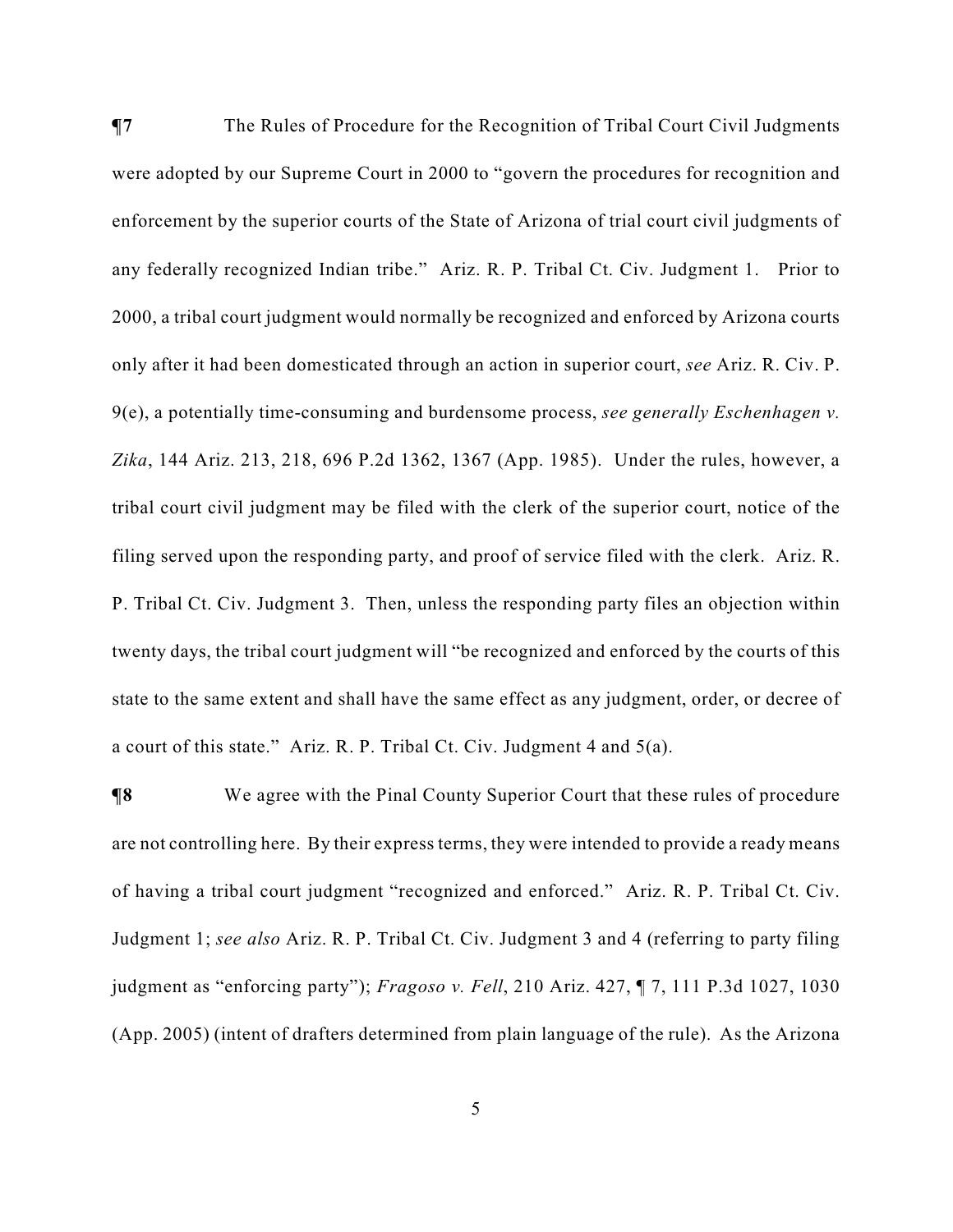State, Tribal, and Federal Court Forum stated in an August 1999 memorandum, prepared one year before the rules were formally adopted by our supreme court, the rules were created because "[l]itigants should not bear the burden and experience the delay of commencing a new lawsuit in state court to *enforce* rights already adjudicated in tribal court." (Emphasis added). The appellees in this case did not seek to enforce the tribal court judgment, however, but rather to raise it as an affirmative defense to the Beltrans' action.

**¶9** Moreover, there is no indication the rules were intended to be the exclusive means by which a tribal court judgment may be recognized and enforced. *See Desert Wide Cabling & Installation, Inc. v. Wells Fargo & Co., N.A.*, 191 Ariz. 516, ¶ 6, 958 P.2d 457, 458 (App. 1998) ("Courts will not read into a [rule] something that is not within the manifest intent of the [framers] as reflected by the [rule] itself."). Traditionally, Arizona courts have recognized tribal court judgments as a matter of comity. *See Tracy v. Superior Court*, 168 Ariz. 23, 34, 810 P.2d 1030, 1041 (1991); *Leon v. Numkena*, 142 Ariz. 307, 311, 689 P.2d 566, 570 (App. 1984). Beltran has produced nothing to suggest the rules were intended to replace this longstanding policy. Indeed, the August 1999 memorandum from the Arizona State, Tribal and Federal Court Forum, cited above, states that the new rules were not intended to "create new or modify existing rights or standards" but rather to "provide a clearer and more efficient method for such recognition and enforcement." We therefore conclude the superior court correctly found it could recognize a tribal court judgment that had not been filed under the rules for facilitating the enforcement of such judgments.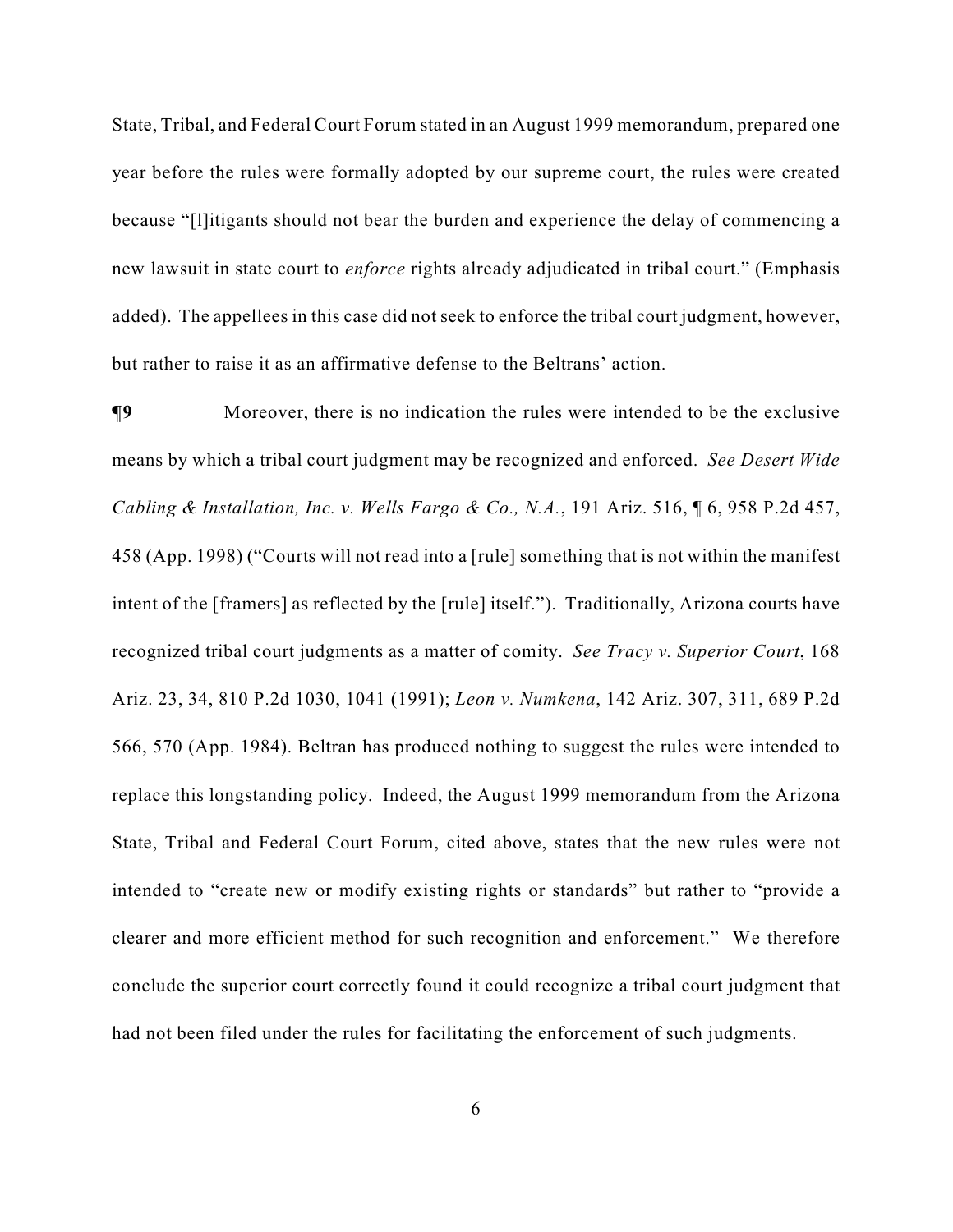#### **B. Discretionary Recognition of Tribal Court Judgment**

 $\P$ **10** The Beltrans also suggest the tribal court judgment should "not [have been] recognized nor given any effect whatsoever" because the tribal court had been "biased" against them, the judgment had been obtained through "deception" by appellees' counsel, and recognition of the judgment would be contrary to Arizona public policy. The trial court did not directly address these claims but implicitly rejected them by recognizing the judgment and giving it preclusive effect. The Beltrans contend the court erred in doing so, maintaining they did not receive "a fair and unbiased resolution of their tort claims in the [tribal court]." Because the decision to recognize a foreign judgment is a matter of discretion, *see Application of Macartney*, 163 Ariz. 116, 119, 786 P.2d 967, 970 (1990), we review the superior court's decision for an abuse of its discretion, *see Bird v. Glacier Elec. Coop., Inc.*, 255 F.3d 1136, 1140 (9th Cir. 2001).

**¶11** As already noted, Arizona courts have generally recognized tribal court judgments as a matter of comity. *See Leon*, 142 Ariz. at 311, 689 P.2d at 570. Under that principle, "courts of one jurisdiction will give effect to the laws and judicial decisions of another jurisdiction, not as a matter of obligation, but out of deference and mutual respect." *Id*.; *see also In re Gila River Sys. Water Rights*, 212 Ariz. 64, ¶ 64, 127 P.3d 882, 899 (2006). A court is not required to recognize a tribal court judgment under certain conditions, however, including if the parties were not afforded due process in the tribal court, the judgment was obtained through extrinsic fraud, or if recognition of the judgment would be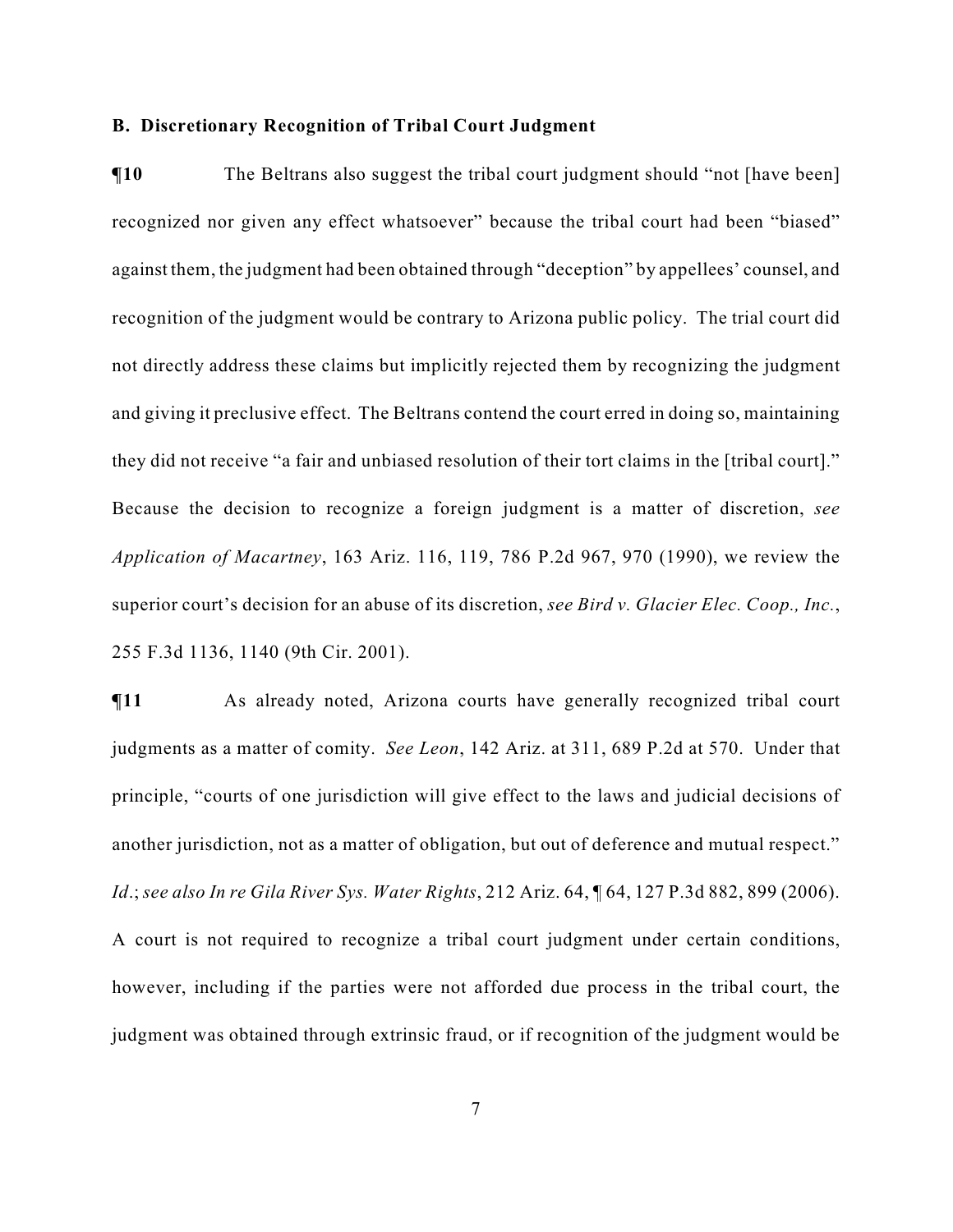contrary to fundamental public policy. *See* Ariz. R. P. Tribal Civ. Judgment 5; Restatement (Third) of Foreign Relations Law § 482 (1987); *see generally Alberta Sec. Comm'n v. Ryckman*, 200 Ariz. 540, ¶ 17, 30 P.3d 121, 126 (App. 2001).

**The first of the Beltrans' claims of bias and unfairness in the tribal court is,** essentially, an allegation that they were denied due process. This claim is based on the terms of the gaming compact between the Community and the State of Arizona, which was negotiated in 2002 as a prerequisite to the Community's establishing and operating a casino with class III gaming activities.<sup>3</sup> See 25 U.S.C.  $\S$  2710(d)(1)(C). In the compact, the Community agreed, *inter alia*: to "establish written procedures for the disposition of tort claims arising from personal injury or property damage" sustained by patrons of the casino; to "enact such Tribal law as is necessary to implement these procedures"; and to provide injured patrons, upon request, with a "copy of the procedures as well as the name, address and telephone number of the Gaming Facility Operator." The compact defines "Gaming Facility Operator" as "the Community, an enterprise owned by the Community, or such other entity of the Community as the Community may from time to time designate by written notice to the State."

 $\P$ **13** The Beltrans contend that, before filing their complaint in tribal court, they asked the Community for "the name, address, and telephone number of the Gaming Facility

 ${}^{3}$ Class III gaming activities include "baccarat, ... blackjack, ... electronic ... game[s] of chance[, and] slot machines of any kind." *See* 25 U.S.C. § 2703(7)(B) and (8).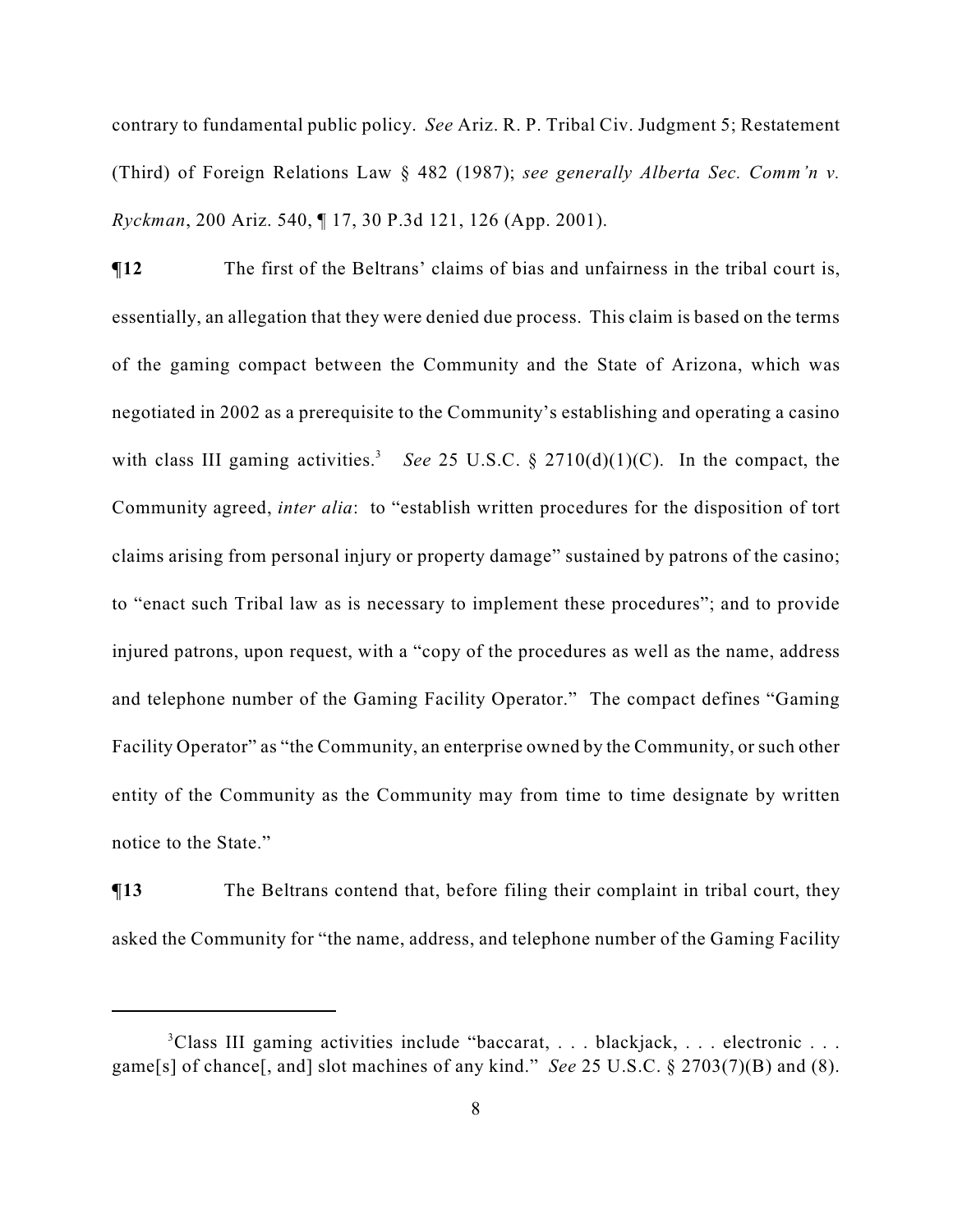Operator" but were not given this information. They maintain they then filed their complaint believing Harrah's to be the gaming facility operator and thus the only necessary defendant. In its order dismissing the complaint, however, the tribal court found that the Community, not Harrah's, was the gaming facility operator and that the Community was therefore an indispensable party to the litigation. It then dismissed the complaint on the ground the statute of limitations for claims against the Community had expired. The Beltrans now claim their failure to add the Community as a defendant was caused by the Community's failure to comply with the gaming compact by providing them with the name of the gaming facility operator upon request. As a result, they contend the judgment should not be recognized.

**¶14** Assuming the Beltrans' claim might support an argument for nonrecognition of the tribal court judgment, *see Wilson v. Marchington*, 127 F.3d 805, 811 (9th Cir. 1997) (listing various grounds for nonrecognition); Ariz. R. P. Tribal Civ. Judgment 5, cmt. 5(c)(2), that claim is not supported by the record. In January 2006, their former counsel wrote the Community to request a "copy of the procedures, including all applicable time limits, as required by  $\ldots$  the Ak-Chin Indian Tribe—State of Arizona Gaming Compact."<sup>4</sup> There is no evidence, however, that the Beltrans ever asked the Community for the identity of the gaming facility operator. At oral argument, the Beltrans' counsel asserted that former counsel's request for the tort claim procedures amounted to a request for both the procedures

<sup>&</sup>lt;sup>4</sup>The Beltrans' counsel conceded the Community had in fact provided the tort claim procedures as requested.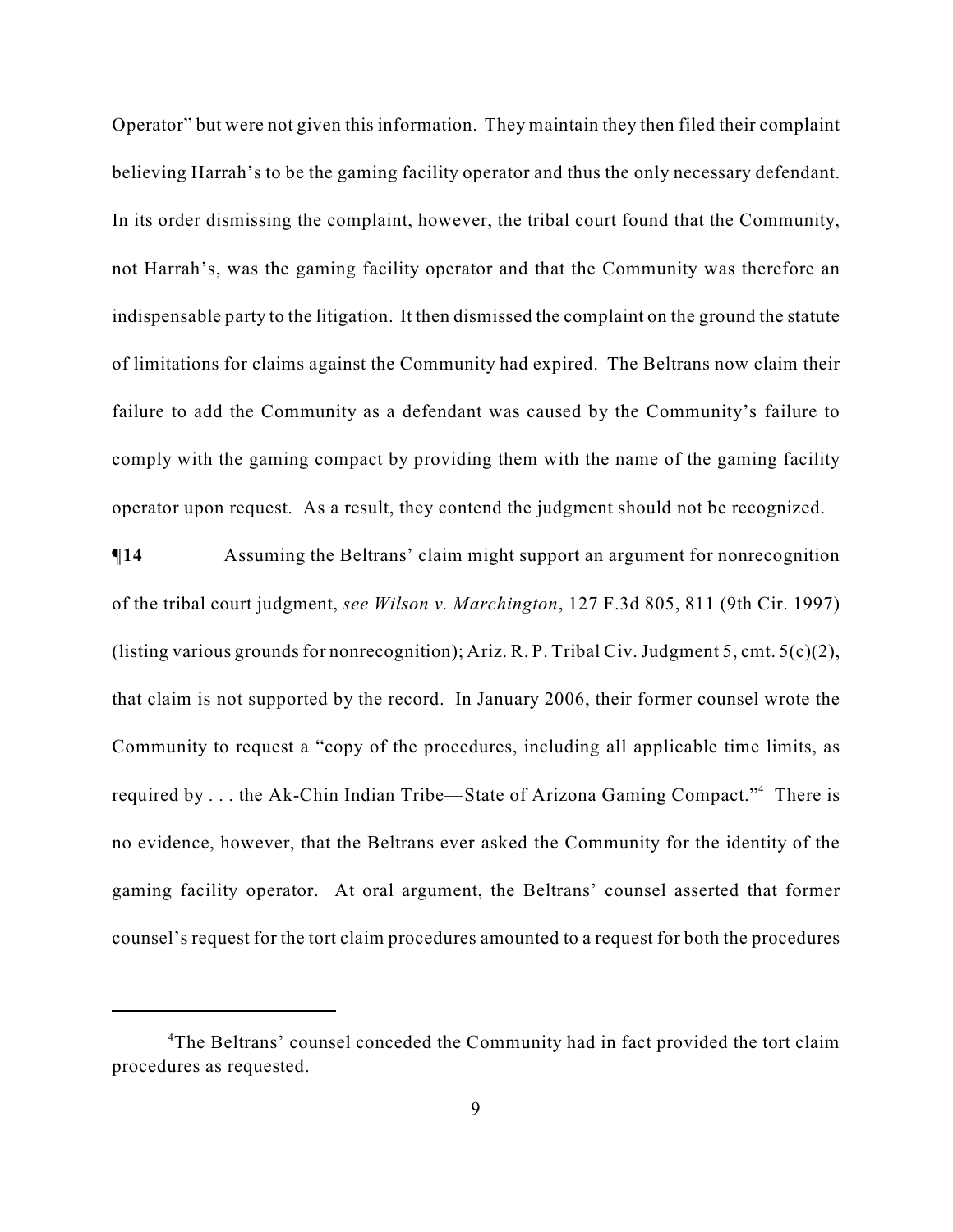and the identity of the gaming facility operator. We disagree. Although casino patrons are entitled to information about the gaming facility operator upon request, they must actually make such a request under the express terms of the gaming compact.

**¶15** The Beltrans also suggest the tribal court judgment should not be recognized because it was obtained through deceptive acts by appellees' counsel. They allege that, after they filed their complaint in tribal court naming numerous Harrah's entities as defendants, Harrah's counsel contacted the Beltrans' counsel and promised to provide the identity of the proper defendant. Instead of doing so, Harrah's moved to dismiss for failure to join the Community as a necessary party. The Beltrans suggest that, but for Harrah's counsel's failure to fulfill his promise to inform them of the proper defendant, their claim would not have been dismissed. Whether or not this would be a sufficient basis to claim the tribal court judgment was obtained through extrinsic fraud, *i.e.*, "fraudulent action by the prevailing party that deprived the losing party of adequate opportunity to present its case to the court," Restatement (Third) of Foreign Relations § 482 cmt. e, the record again does not support the Beltrans' factual assertions.

 $\P$ **16** In a September 2006 letter to the Beltrans' counsel, Harrah's counsel wrote: "I hope to receive . . . confirmation on the correct legal entity that has the partnership or operating agreement with the Ak-Chin Indian Community. We will ensure that a responsive pleading is timely filed." The Beltrans cite this letter as the sole evidence of the alleged promise to supply them the name of the proper entity to sue. We find nothing in that letter,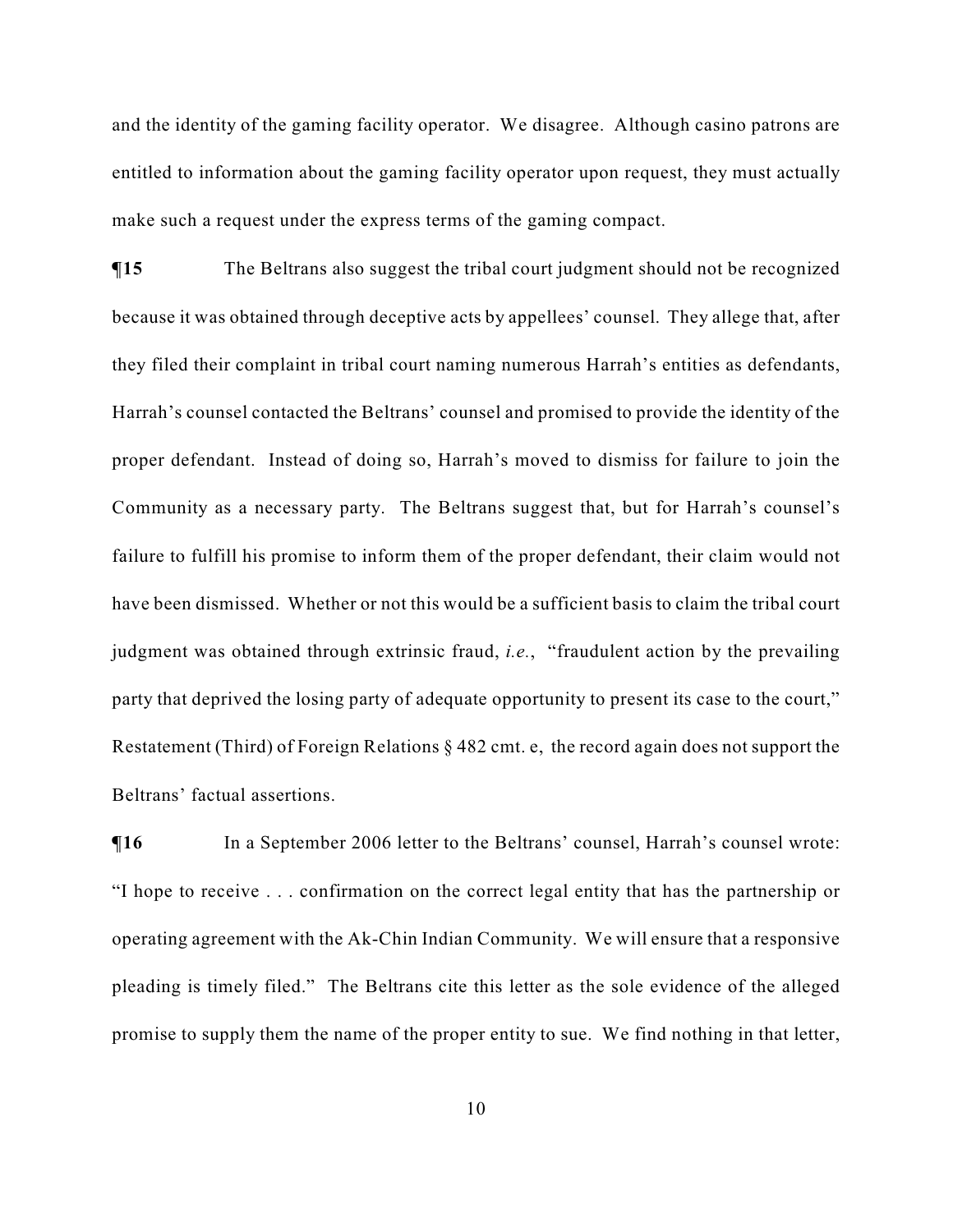however, that constitutes any such promise. And even assuming arguendo the letter did embody such a promise, it was dated September 20, 2006. Beltran was injured on August 6, 2005. Thus, the letter was written over a month after the one-year statute of limitations for claims against the Community had expired, and the appellees' informing the Beltrans of the proper party to name as a defendant would not have altered the outcome of their case.

**¶17** The Beltrans also argue the tribal court improperly denied their motion to amend the complaint, asserting this decision was contrary to Arizona public policy that "[l]eave to amend shall be freely given when justice requires." Ariz. R. Civ. P. 15(a). But the record once again provides little support for this claim. In denying the Beltrans' motion to amend their complaint, the tribal court found they had intentionally elected not to name the Community as a defendant in the original complaint because of their "doubts [about] whether the Community could be reached due to sovereign immunity issues."<sup>5</sup> It also found that the statute of limitations for claims against the Community had expired. The tribal court then determined the amended complaint did not relate back to the date of the original complaint, citing *O'Keefe v. Grenke*, 170 Ariz. 460, 465-66, 825 P.2d 985, 990-91 (App. 1992), in which Division One of this court found:

> Where a plaintiff knows of the existence and identity of a defendant before the statute of limitations runs, and makes a conscious election about whom to sue, that plaintiff's deliberate,

 ${}^{5}$ The tribal court also noted the Beltrans had properly filed the prerequisite notice of claim against the Community, *see* Ak-Chin Civil Code Title 5, Art. 11, § 1.2.5, presumably alleging the Community was liable for their injuries.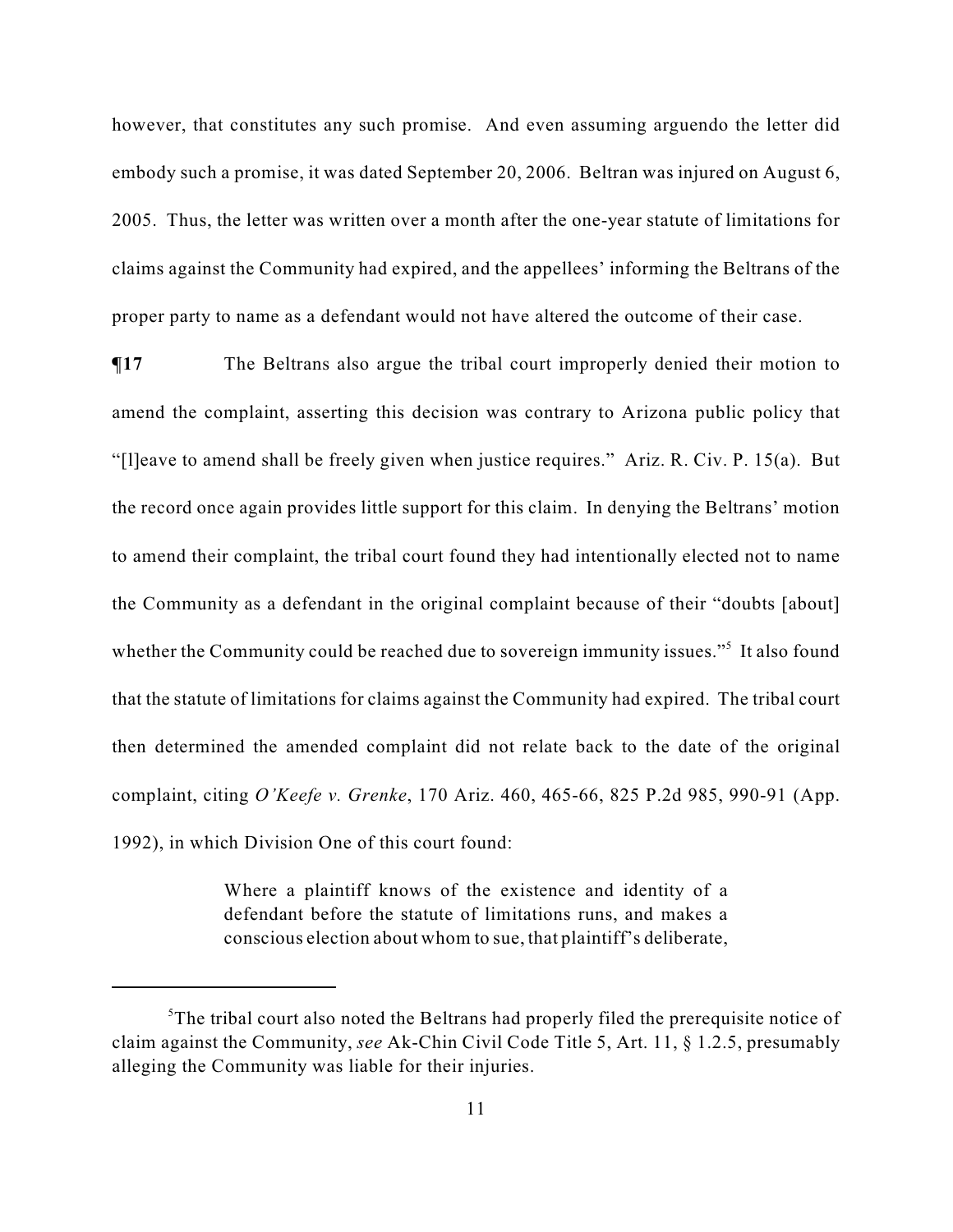though ultimately erroneous or unwise, tactical choice cannot be considered a "mistake" in identity of a party that would allow relation-back of an amended pleading to defeat a statute of limitations defense.

Accordingly, we cannot say the tribal court's denial of the Beltrans' motion to amend and subsequent dismissal of their complaint constituted a denial of due process or violation of Arizona public policy. Consequently, we conclude the superior court did not abuse its discretion in recognizing the tribal court judgment and its preclusive effect.

#### **Dismissal of the Complaint**

**The Finally, the Beltrans contend the superior court misapplied the principles of** collateral estoppel in dismissing their complaint.<sup>6</sup> They maintain the tribal court proceedings should not have precluded their action in superior court because the tribal court did not resolve the case on its merits and the superior court complaint named defendants who were not parties in tribal court. We review the dismissal of a complaint for an abuse of discretion, but we review questions of law, such as the application of collateral estoppel, *de novo*. *See*

 ${}^6$ The Beltrans also claim the court misapplied the principles of res judicata, or claim preclusion. The superior court did not specifically mention claim preclusion, although it seems to have invoked this doctrine in its order. In any event, we agree that res judicata is inapplicable here because the dismissal of the Beltrans' claim in tribal court did not constitute a judgment "on the merits." *Dressler v. Morrison*, 212 Ariz. 279, ¶ 15, 130 P.3d 978, 981 (2006); *see Vance v. Vance*, 124 Ariz. 1, 4, 601 P.2d 605, 607 (1979) (res judicata not applicable when claim dismissed in first action for failure to join a party); Restatement (Second) of Judgments § 20 (1980) (same). The superior court's arguable misstatement, however, does not affect its otherwise correct ruling for the reasons stated in this opinion.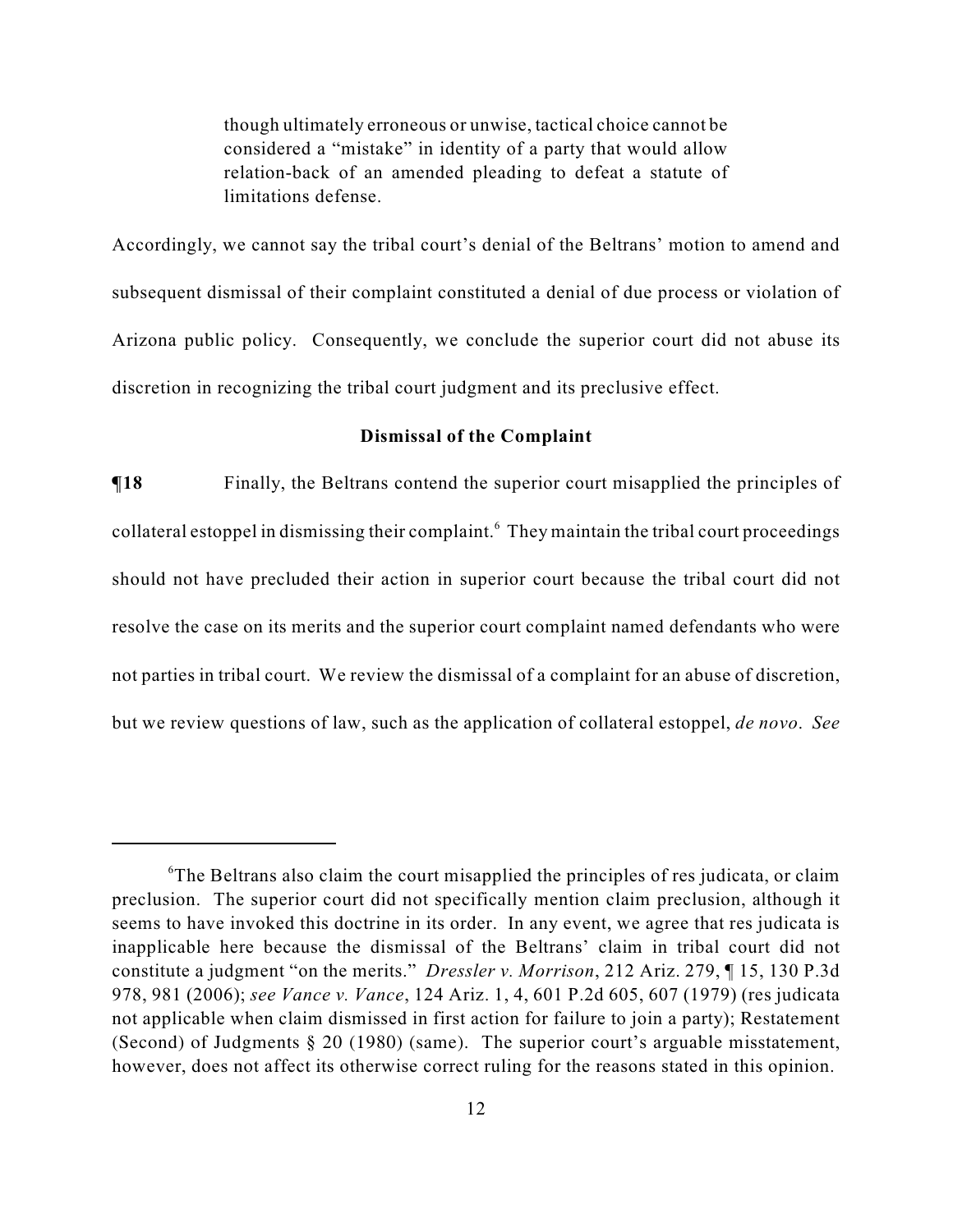*Mayer Unified Sch. Dist. v. Winkleman*, No. 2 CA-CV 2007-0126, ¶ 17, 2008 WL 2128064, \*5 (Ariz. App. Div. 2 May 19, 2008).

 $\P$ **19** Our supreme court has held that collateral estoppel, or issue preclusion, is applicable when the following criteria are satisfied: (1) "the issue or fact to be litigated was actually litigated in a previous suit"; (2) "a final judgment was entered"; and (3) "the party against whom the doctrine is to be invoked had a full opportunity to litigate the matter and actually did litigate it, provided such issue or fact was essential to the prior judgment." *Chaney Bldg. Co. v. City of Tucson*, 148 Ariz. 571, 573, 716 P.2d 28, 30 (1986). "When those elements are present, Arizona permits a new defendant in a subsequent case to use the doctrine defensively to preclude relitigation of an issue." *Bridgestone/Firestone N. Am. Tire, L.L.C. v. Naranjo*, 206 Ariz. 447, ¶ 19, 79 P.3d 1206, 1211 (App. 2003)

**The Industry of the Termin Court Figure 1.1** In this case, the tribal court ruled on two essential issues. First, it concluded the Community was an indispensable party to the Beltrans' claim. Second, it found the oneyear statute of limitations for claims against the Community, as set forth in the Ak-Chin Civil Code, had expired. These issues were actually litigated in tribal court, and the Beltrans had a full opportunity to present their arguments at the hearing on Harrah's motion to dismiss. The tribal court entered a final judgment in the case, and both of these issues were essential to that judgment. Accordingly, both Harrah's and the Community were entitled to raise issue preclusion to prevent the Beltrans from relitigating the same two issues in state court. *See id*.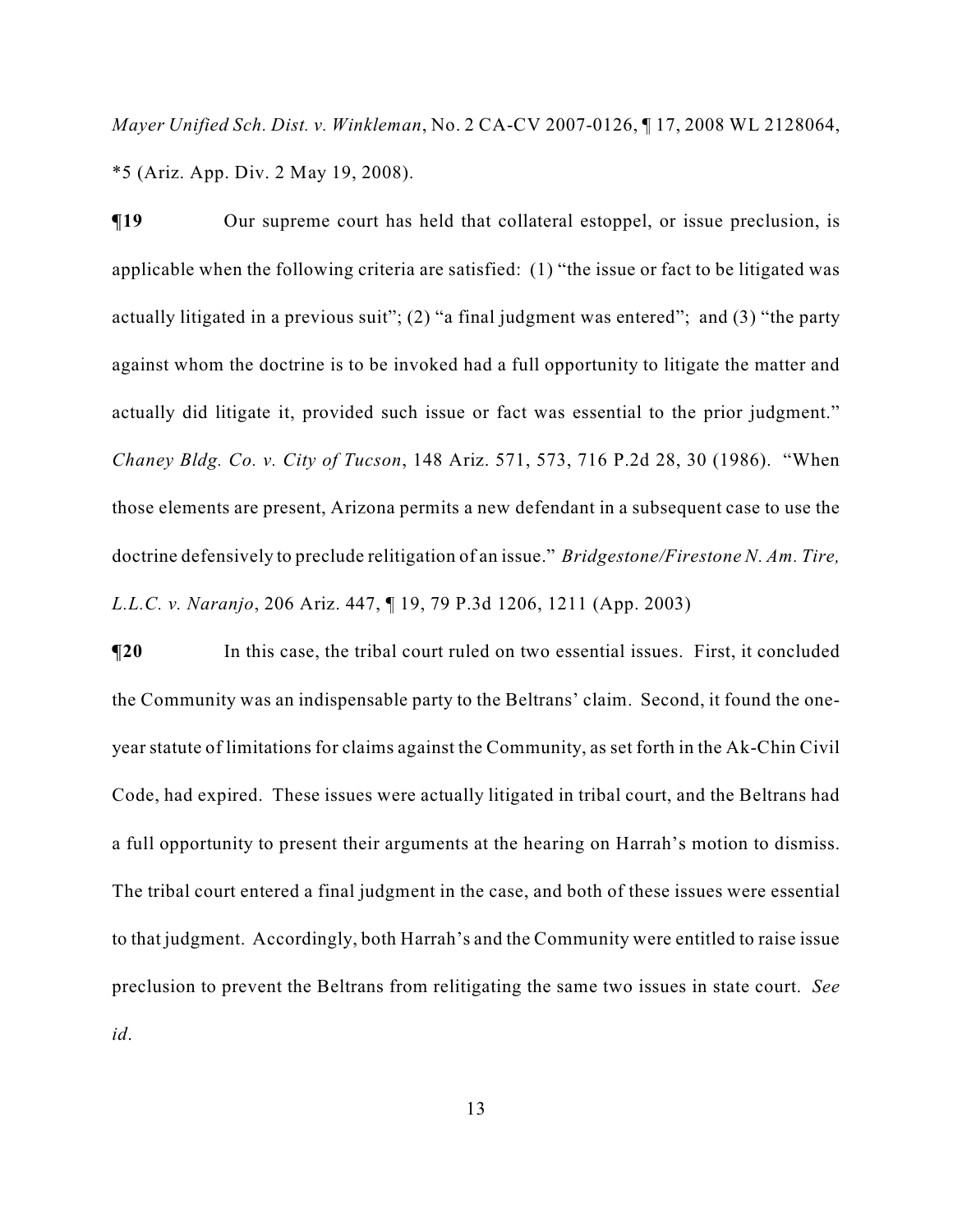**¶21** Furthermore, even if the tribal court's statute of limitations ruling was not binding on the superior court, *see Corbett v. ManorCare of America, Inc.*, 213 Ariz. 618, ¶ 17, 146 P.3d 1027, 1033 (App. 2006), it is clear the Community cannot be joined as a party in superior court due to its sovereign immunity. As a sovereign Indian tribe, the Community is generally immune from suit in state court, and any waiver of its immunity must be strictly construed in its favor. *See S. Unique, Ltd. v. Gila River Pima-Maricopa Indian Cmty.*, 138 Ariz. 378, 380, 383, 674 P.2d 1376, 1378, 1381 (App. 1983); *see also Filer v. Tohono O'Odham Nation Gaming Entr.*, 212 Ariz. 167, ¶ 6 129 P.3d 78, 80-81 (App. 2006). In the gaming compact, the Community agreed to a limited waiver of its immunity,<sup>7</sup> but the Ak-Chin Civil Code requires that claims against the Community by injured casino patrons "shall be brought within one year after the cause of action accrues and not afterward." Beltran was injured in August 2005 but did not file his action in superior court until August 2007. He did not comply with the conditions of the Community's limited waiver, and the Community is consequently immune from suit.<sup>8</sup> See id.

In the gaming compact, the Community agreed to "establish written procedures for the disposition of tort claims" and to refrain from "invok[ing] tribal sovereign immunity" for claims "disposed of in accordance with [those] procedures." The Ak-Chin Civil Code contains those procedures.

<sup>&</sup>lt;sup>8</sup>At oral argument, the Beltrans' counsel argued that, were the case permitted to proceed in superior court, the expiration of the one-year statute of limitations for claims against the Community should not result in the Community's dismissal because the doctrine of "equitable tolling" would apply. Under that doctrine, "'plaintiffs may sue after the statutory time period for filing a complaint has expired if they have been prevented from filing in a timely manner due to sufficiently inequitable circumstances.'" *McCloud v. State*, 217 Ariz. 82, ¶ 11, 170 P.3d 691, 696 (App. 2007), *quoting Seitzinger v. Reading Hosp. &*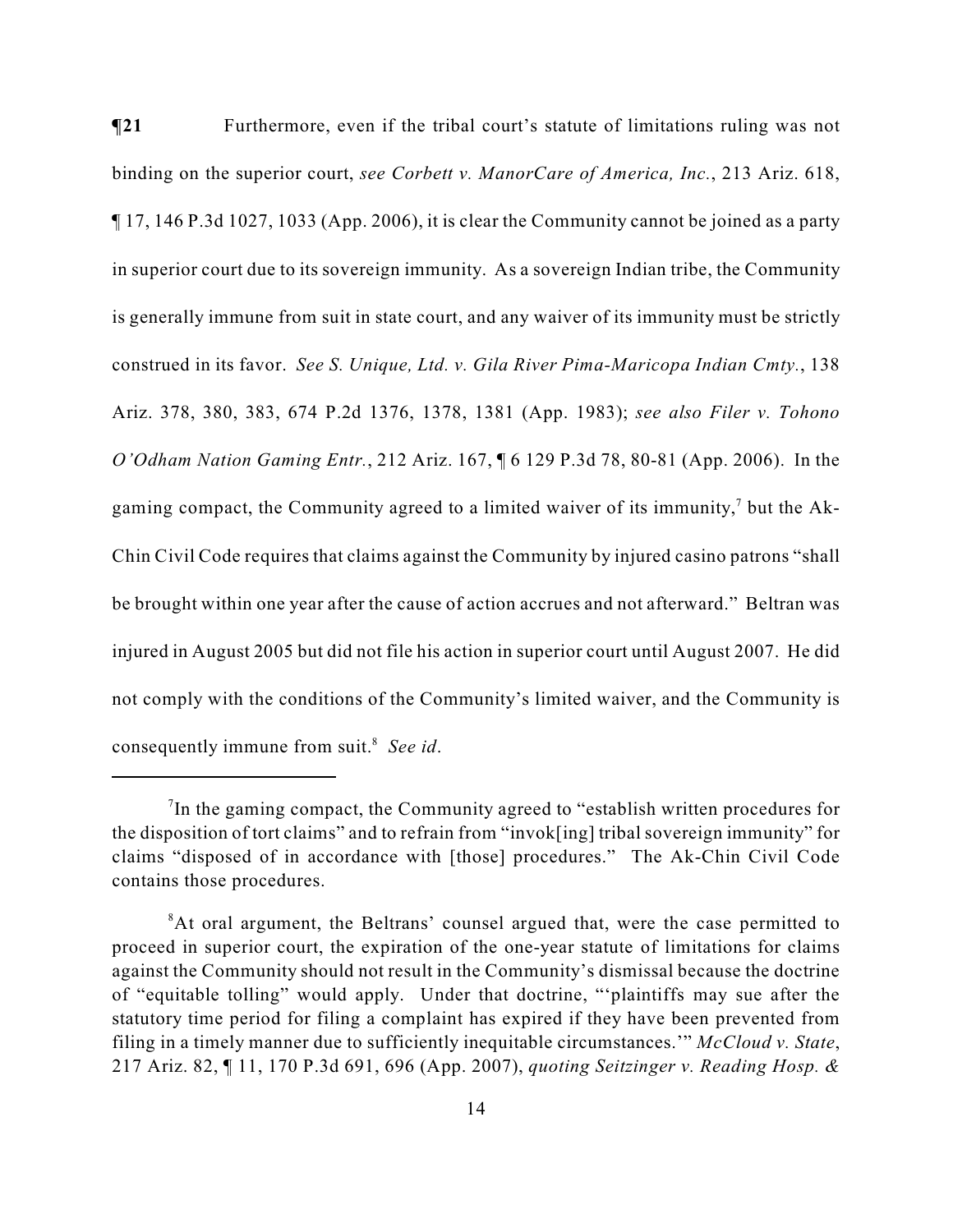**¶22** Accordingly, we find no error in the superior court's dismissal of the Beltrans' complaint: the Community cannot be a party to the litigation and, because it has been found to be an indispensable party to the Beltrans' claim against Harrah's, dismissal of the complaint was necessary pursuant to Rule 19(b), Ariz. R. Civ. P.

**¶23** Moreover, the Beltrans themselves chose to bring their claim initially in the tribal court.<sup>9</sup> The tribal court's jurisdiction to resolve the matter has not been contested, and the case was in fact resolved there. The proper forum for correcting any error by the tribal court, therefore, is the tribal appellate court, not the superior court. Although Arizona has a genuine interest in providing its citizens a forum for resolving their tort claims, Arizona courts properly refuse to accept jurisdiction over a case when doing so "would undermine the authority of the tribal courts," *Williams v. Lee*, 358 U.S. 217, 222 (1959), or would "usurp[ the] legitimate exercise of asserted tribal court jurisdiction," *Smith Plumbing Co., Inc. v. Aetna Casualty & Surety Co.*, 149 Ariz. 524, 529, 720 P.2d 499, 504 (1986). Here,

*Med. Ctr.*, 165 F.3d 236, 240 (3d Cir. 1999). As discussed above, however, we find the Beltrans' claims of inequitable circumstances to be unsupported by the record, making the doctrine of equitable tolling inapplicable.

<sup>&</sup>lt;sup>9</sup>We note several jurisdictions have found that, when a gaming compact between a state and a tribe requires the tribe to establish procedures for disposing of tort claims arising from personal injuries to casino patrons and those procedures provide that such claims must be resolved in tribal court, state courts do not have jurisdiction to hear the claim. *See, e.g.*, *Kizis v. Morse Diesel Int'l, Inc.*, 794 A.2d 498 (Conn. 2002); *Diepenbrock v. Merkel*, 97 P.3d 1063 (Kan. App. 2004); *Hatcher v. Harrah's NC Casino Co.*, 610 S.E.2d 210 (N.C. App. 2005). Here, only portions of the Ak-Chin Civil Code are part of the record, and we are unable to determine from those portions whether the Community's procedures require all tort claims arising from injuries to casino patrons to be litigated in tribal court. Because we uphold the trial court's dismissal on other grounds, we do not address this question.